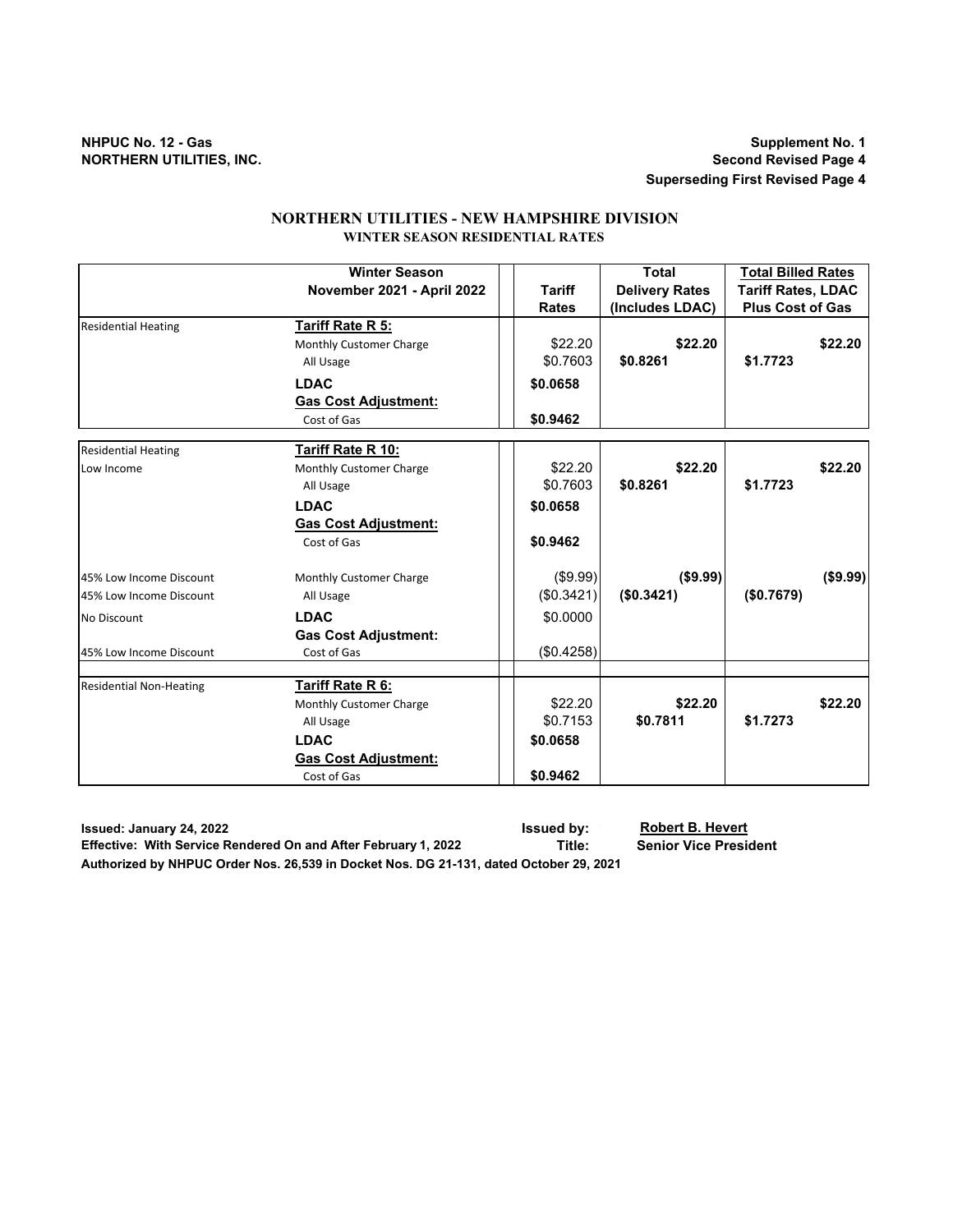**NHPUC No. 12 - Gas Supplement No. 1 Superseding First Revised Page 5**

## **NORTHERN UTILITIES - NEW HAMPSHIRE DIVISION**

# **WINTER SEASON C&I RATES**

|                               | <b>Winter Season</b>        |              | <b>Total</b>          | <b>Total Billed Rates</b> |
|-------------------------------|-----------------------------|--------------|-----------------------|---------------------------|
|                               | November 2021 - April 2022  | Tariff       | <b>Delivery Rates</b> | <b>Tariff Rates, LDAC</b> |
|                               |                             | <b>Rates</b> | (Includes LDAC)       | <b>Plus Cost of Gas</b>   |
| C&I Low Annual/High Winter    | <b>Tariff Rate G 40:</b>    |              |                       |                           |
|                               | Monthly Customer Charge     | \$75.09      | \$75.09               | \$75.09                   |
|                               | First 75 therms             | \$0.2090     | \$0.2538              | \$1.2159                  |
|                               | All usage over 75 therms    | \$0.2090     | \$0.2538              | \$1.2159                  |
|                               | <b>LDAC</b>                 | \$0.0448     |                       |                           |
|                               | <b>Gas Cost Adjustment:</b> |              |                       |                           |
|                               | Cost of Gas                 | \$0.9621     |                       |                           |
| C&I Low Annual/Low Winter     | <b>Tariff Rate G 50:</b>    |              |                       |                           |
|                               | Monthly Customer Charge     | \$75.09      | \$75.09               | \$75.09                   |
|                               | First 75 therms             | \$0.2090     | \$0.2538              | \$1.1061                  |
|                               | All usage over 75 therms    | \$0.2090     | \$0.2538              | \$1.1061                  |
|                               | <b>LDAC</b>                 | \$0.0448     |                       |                           |
|                               | <b>Gas Cost Adjustment:</b> |              |                       |                           |
|                               | Cost of Gas                 | \$0.8523     |                       |                           |
| C&I Medium Annual/High Winter | <b>Tariff Rate G 41:</b>    |              |                       |                           |
|                               | Monthly Customer Charge     | \$222.64     | \$222.64              | \$222.64                  |
|                               | All usage                   | \$0.2650     | \$0.3098              | \$1.2719                  |
|                               | <b>LDAC</b>                 | \$0.0448     |                       |                           |
|                               | <b>Gas Cost Adjustment:</b> |              |                       |                           |
|                               | Cost of Gas                 | \$0.9621     |                       |                           |
| C&I Medium Annual/Low Winter  | <b>Tariff Rate G 51:</b>    |              |                       |                           |
|                               | Monthly Customer Charge     | \$222.64     | \$222.64              | \$222.64                  |
|                               | First 1,300 therms          | \$0.1937     | \$0.2385              | \$1.0908                  |
|                               | All usage over 1,300 therms | \$0.1624     | \$0.2072              | \$1.0595                  |
|                               | <b>LDAC</b>                 | \$0.0448     |                       |                           |
|                               | <b>Gas Cost Adjustment:</b> |              |                       |                           |
|                               | Cost of Gas                 | \$0.8523     |                       |                           |
| C&I High Annual/High Winter   | <b>Tariff Rate G 42:</b>    |              |                       |                           |
|                               | Monthly Customer Charge     | \$1,335.81   | \$1,335.81            | \$1,335.81                |
|                               | All usage                   | \$0.2209     | \$0.2657              | \$1.2278                  |
|                               | <b>LDAC</b>                 | \$0.0448     |                       |                           |
|                               | <b>Gas Cost Adjustment:</b> |              |                       |                           |
|                               | Cost of Gas                 | \$0.9621     |                       |                           |
| C&I High Annual/Low Winter    | <b>Tariff Rate G 52:</b>    |              |                       |                           |
|                               | Monthly Customer Charge     | \$1,335.81   | \$1,335.81            | \$1,335.81                |
|                               | All usage                   | \$0.1945     | \$0.2393              | \$1.0916                  |
|                               | <b>LDAC</b>                 | \$0.0448     |                       |                           |
|                               | <b>Gas Cost Adjustment:</b> |              |                       |                           |
|                               | Cost of Gas                 | \$0.8523     |                       |                           |

**Issued: January 24, 2022 Issued by: Effective: With Service Rendered On and After February 1, 2022 Title: Authorized by NHPUC Order Nos. 26,539 in Docket Nos. DG 21-131, dated October 29, 2021 Robert B. Hevert Senior Vice President**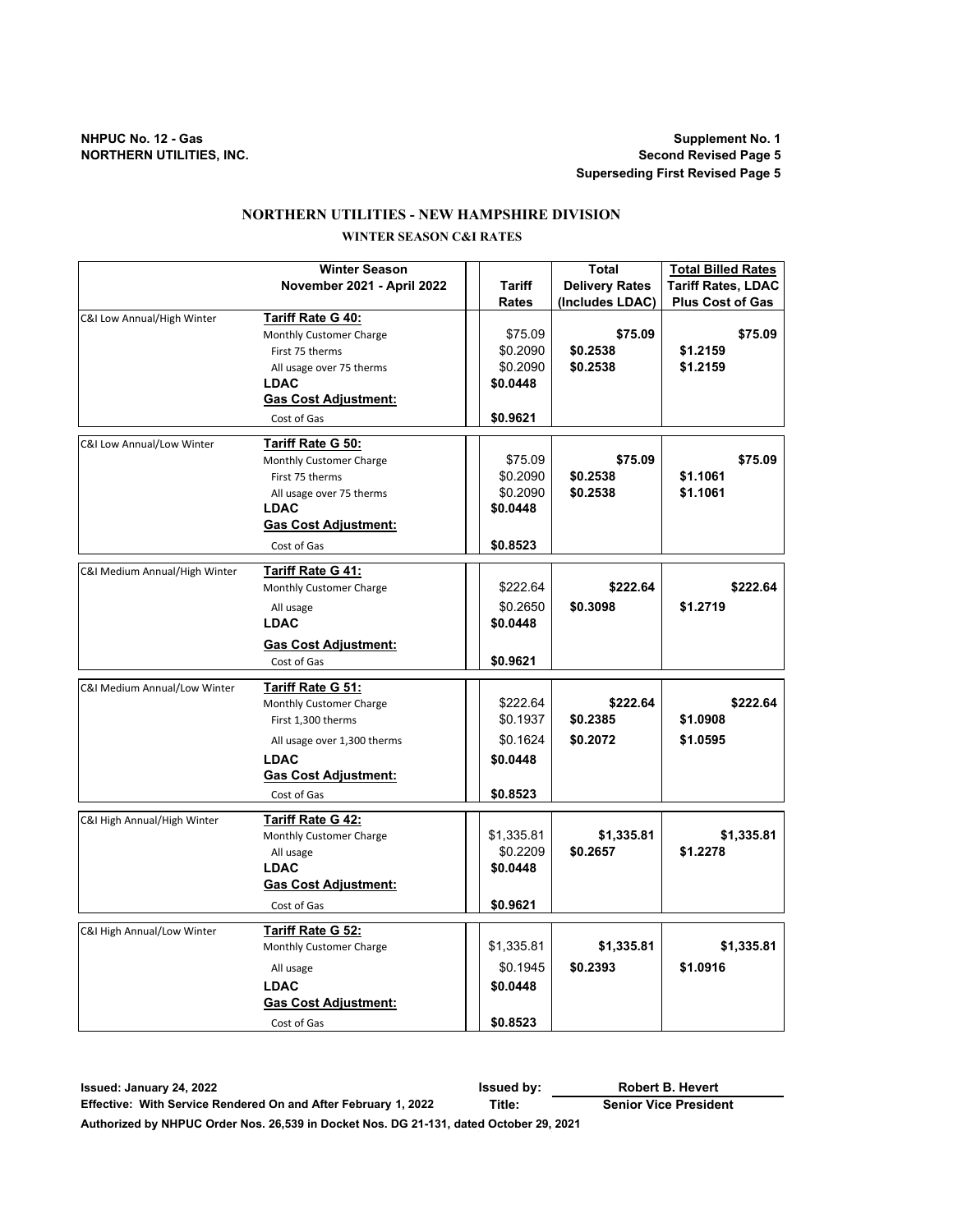## **CALCULATION OF FIRM SALES COST OF GAS RATE**

### **Period Covered: November 1, 2021 - April 30, 2022**

| (Col 1)                                                                                | (Col 2)                    | (Col <sub>3</sub> ) |           |
|----------------------------------------------------------------------------------------|----------------------------|---------------------|-----------|
| Total Anticipated Direct Cost of Gas<br>Projected Prorated Sales (11/01/21 - 04/30/22) | \$32,005,179<br>35,339,329 |                     |           |
| <b>Direct Cost of Gas Rate</b>                                                         |                            | \$0.9057            | per therm |
| Demand Cost of Gas Rate                                                                | \$12,798,284               | \$0.3622            | per therm |
| <b>Commodity Cost of Gas Rate</b>                                                      | \$19,206,895               | \$0.5435            | per therm |
| <b>Total Direct Cost of Gas Rate</b>                                                   | \$32,005,179               | \$0.9057            | per therm |
| Total Anticipated Indirect Cost of Gas                                                 | \$1,185,012                |                     |           |
| Projected Prorated Sales (11/01/21 - 04/30/22)<br><b>Indirect Cost of Gas</b>          | 35,339,329                 | \$0.0335            | per therm |
| TOTAL PERIOD AVERAGE COST OF GAS                                                       |                            | \$0.9392            | per therm |
| Period ending under-collection to be recovered as determined on 12/21/2021             |                            | (\$995,768)         |           |
| Projected Sales (01/01/22 - 04/30/2022)                                                |                            | 23,905,700          |           |
| Per unit change in Cost of Gas (01/01/21 - 04/30/22)                                   |                            | (\$0.0417)          |           |
| Period ending under-collection to be recovered as determined on 1/24/2022              |                            | \$779,744           |           |
| Projected Sales (02/01/22 - 04/30/2022)                                                |                            | 16,025,403          |           |
| Per unit change in Cost of Gas (02/01/21 - 04/30/22)                                   |                            | \$0.0487            |           |

| <b>IRESIDENTIAL COST OF GAS RATE -02/01/22</b>                        | COGwr             | \$0.9462               | per therm |
|-----------------------------------------------------------------------|-------------------|------------------------|-----------|
|                                                                       | Maximum (COG+25%) | \$1.1740               |           |
| RESIDENTIAL COST OF GAS RATES - 11/01/2021<br>CHANGE IN PER UNIT COST |                   | \$0.9392<br>(\$0.0417) |           |
| RESIDENTIAL COST OF GAS RATES - 01/01/2022<br>CHANGE IN PER UNIT COST |                   | \$0.8975<br>\$0.0487   |           |
| RESIDENTIAL COST OF GAS RATES - 02/01/2022                            |                   | \$0.9462               |           |

| <b>ICOM/IND LOW WINTER USE COST OF GAS RATE - 02/01/22</b>                      | COGwl             | \$0.8523               | per therm |
|---------------------------------------------------------------------------------|-------------------|------------------------|-----------|
|                                                                                 | Maximum (COG+25%) | \$1.0566               |           |
| COM/IND LOW WINTER USE COST OF GAS RATES - 11/01/2021                           |                   | \$0.8453               |           |
| CHANGE IN PER UNIT COST<br>COM/IND LOW WINTER USE COST OF GAS RATES - 01/01/202 |                   | (\$0.0417)<br>\$0.8036 |           |
| CHANGE IN PER UNIT COST<br>COM/IND LOW WINTER USE COST OF GAS RATES - 02/01/202 |                   | \$0.0487<br>\$0.8523   |           |

| <b>ICOM/IND HIGH WINTER USE COST OF GAS RATE - 02/01/22</b>                                                                                                                                                                      | COGwh             | \$0.9621<br>per therm                                      |  |
|----------------------------------------------------------------------------------------------------------------------------------------------------------------------------------------------------------------------------------|-------------------|------------------------------------------------------------|--|
|                                                                                                                                                                                                                                  | Maximum (COG+25%) | \$1.1939                                                   |  |
| COM/IND HIGH WINTER USE COST OF GAS RATES - 11/01/2021<br>CHANGE IN PER UNIT COST<br>COM/IND HIGH WINTER USE COST OF GAS RATES - 01/01/2022<br>CHANGE IN PER UNIT COST<br>COM/IND HIGH WINTER USE COST OF GAS RATES - 02/01/2022 |                   | \$0.9551<br>(\$0.0417)<br>\$0.9134<br>\$0.0487<br>\$0.9621 |  |

Issued: January 24, 2022 Issued By:  $\qquad \qquad$ Effective Date: February 1, 2022 Authorized by NHPUC Order No. 26,539, in Docket No. DG 21-131, dated October 29, 2021.

Robert B. Hevert

Senior Vice President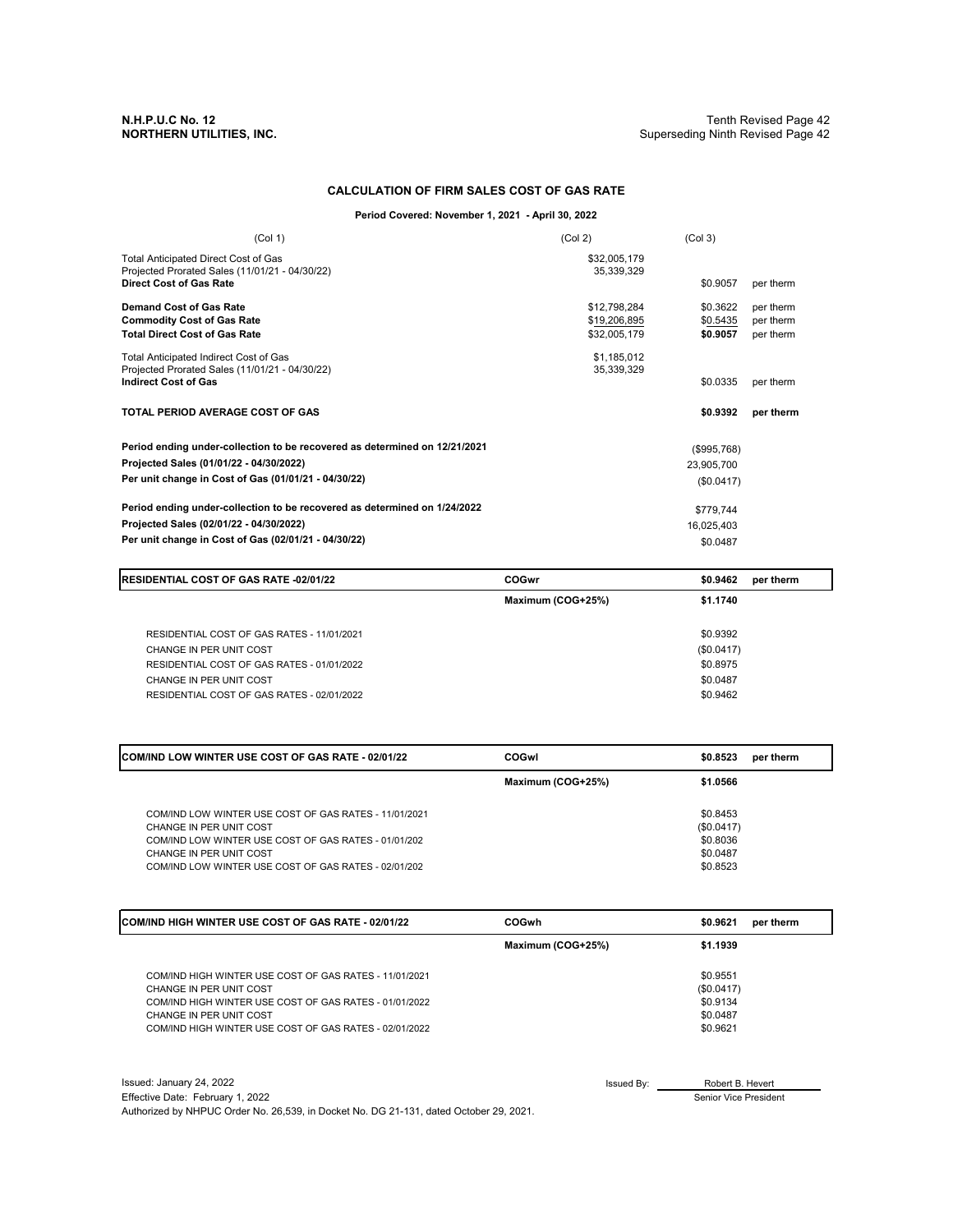# **NORTHERN UTILITIES - NEW HAMPSHIRE DIVISION WINTER SEASON RESIDENTIAL RATES**

|                                | <b>Winter Season</b><br>November 2021 - April 2022 | <b>Tariff</b>           | <b>Total</b><br><b>Delivery Rates</b> | <b>Total Billed Rates</b><br><b>Tariff Rates, LDAC</b> |
|--------------------------------|----------------------------------------------------|-------------------------|---------------------------------------|--------------------------------------------------------|
|                                |                                                    | <b>Rates</b>            | (Includes LDAC)                       | <b>Plus Cost of Gas</b>                                |
| <b>Residential Heating</b>     | Tariff Rate R 5:                                   |                         |                                       |                                                        |
|                                | Monthly Customer Charge                            | \$22.20                 | \$22.20                               | \$22.20                                                |
|                                | All Usage                                          | \$0.7603                | \$0.8261                              | \$1.7236<br>\$1.7723                                   |
|                                | <b>LDAC</b>                                        | \$0.0658                |                                       |                                                        |
|                                | <b>Gas Cost Adjustment:</b>                        |                         |                                       |                                                        |
|                                | Cost of Gas                                        | \$0.8975<br>\$0.9462    |                                       |                                                        |
|                                |                                                    |                         |                                       |                                                        |
| <b>Residential Heating</b>     | Tariff Rate R 10:                                  |                         |                                       |                                                        |
| Low income                     | Monthly Customer Charge                            | \$22.20                 | \$22.20                               | \$22.20                                                |
|                                | All Usage                                          | \$0.7603                | \$0.8261                              | \$1.7236<br>\$1.7723                                   |
|                                | <b>LDAC</b>                                        | \$0.0658                |                                       |                                                        |
|                                | <b>Gas Cost Adjustment:</b>                        |                         |                                       |                                                        |
|                                | Cost of Gas                                        | \$0.8975<br>\$0.9462    |                                       |                                                        |
| 45% Low Income Discount        | Monthly Customer Charge                            | (\$9.99)                | (\$9.99)                              | (\$9.99)                                               |
| 45% Low Income Discount        | All Usage                                          | (\$0.3421)              | (\$0.3421)                            | (\$0.7460)<br>(S0.7679)                                |
| No Discount                    | <b>LDAC</b>                                        | \$0.0000                |                                       |                                                        |
|                                | <b>Gas Cost Adjustment:</b>                        |                         |                                       |                                                        |
| 45% Low Income Discount        | Cost of Gas                                        | (S0.4258)<br>(\$0.4039) |                                       |                                                        |
| <b>Residential Non-Heating</b> | Tariff Rate R 6:                                   |                         |                                       |                                                        |
|                                | <b>Monthly</b> Customer Charge                     | \$22.20                 | \$22.20                               | \$22.20                                                |
|                                | All Usage                                          | \$0.7153                | \$0.7811                              | \$1.6786<br>\$1.7273                                   |
|                                | <b>LDAC</b>                                        | \$0.0658                |                                       |                                                        |
|                                | <b>Gas Cost Adjustment:</b>                        |                         |                                       |                                                        |
|                                | Cost of Gas                                        | \$0.8975<br>\$0.9462    |                                       |                                                        |
|                                |                                                    |                         |                                       |                                                        |

**Issued:** December 22 2021 January 24, 2022 **ISSUE 2018 2023 ISSUE 2018 ISSUE 2018 ISSUE 2018 ISSUE 2018 ISSUE 2019 ISSUE 2019 ISSUE 2019 ISSUE 2019 ISSUE 2019 ISSUE 2019 ISSUE 2019 ISSUE 2019 ISS** Effective: With Service Rendered On and After-January 1, 2021 <u>February 1, 2022</u> Senior Vice President<br>Authorized by NHPUC Order Nos. 26,539 <del>& 26,556</del> in Docket Nos. DG 21-131 <del>& DE 20-092</del> , dated Octobe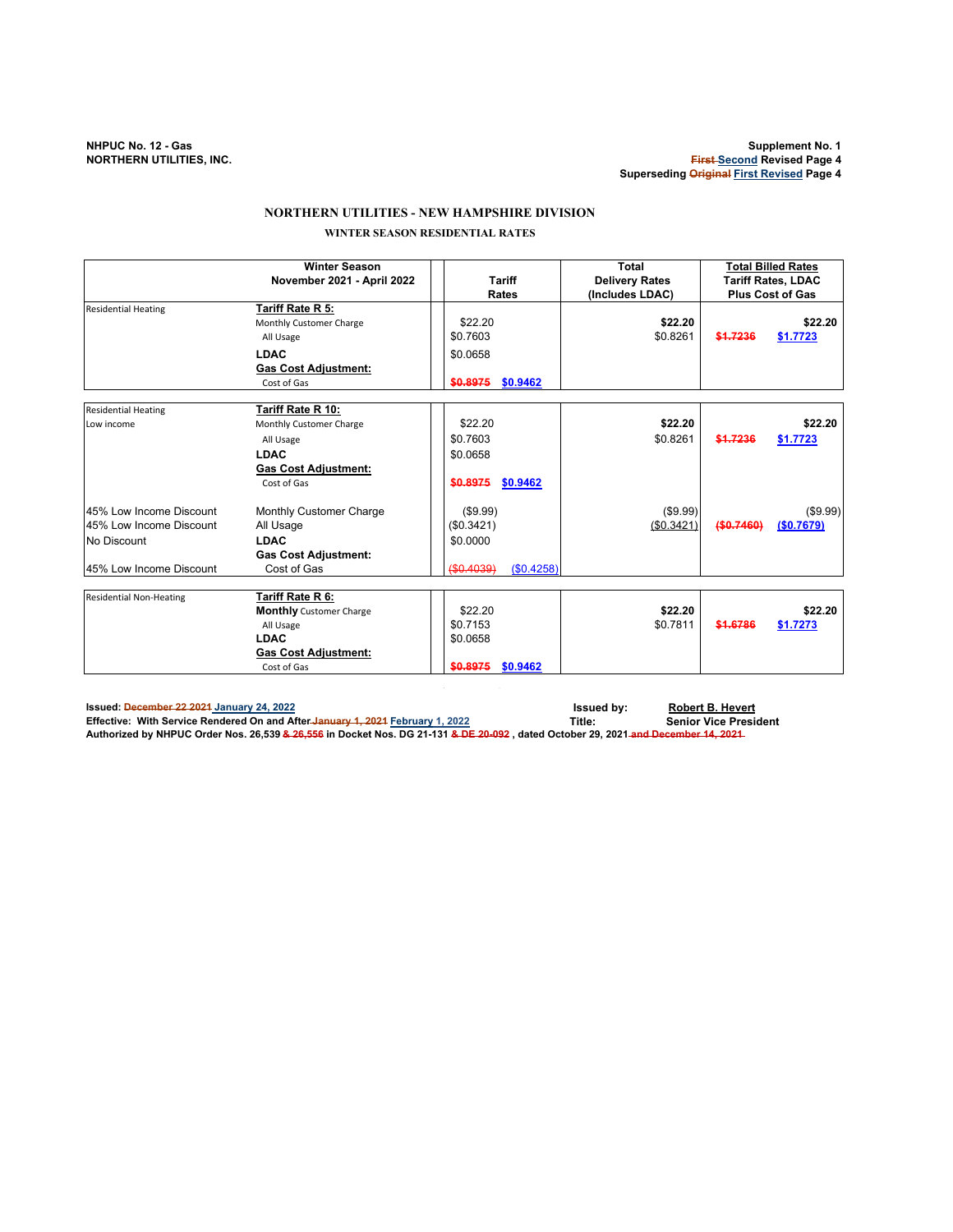**NHPUC No. 12 - Gas Supplement No. 1 First Second Revised Page 5 Superseding Original First Revised Page 5**

## **WINTER SEASON C&I RATES NORTHERN UTILITIES - NEW HAMPSHIRE DIVISION**

|                               | <b>Winter Season</b><br>November 2021 - April 2022                                                                                                             | <b>Tariff</b>                                            |          | <b>Total</b><br><b>Delivery Rates</b> |                      | <b>Total Billed Rates</b><br><b>Tariff Rates, LDAC</b> |
|-------------------------------|----------------------------------------------------------------------------------------------------------------------------------------------------------------|----------------------------------------------------------|----------|---------------------------------------|----------------------|--------------------------------------------------------|
|                               |                                                                                                                                                                | Rates                                                    |          | (Includes LDAC)                       |                      | <b>Plus Cost of Gas</b>                                |
| C&I Low Annual/High Winter    | Tariff Rate G 40:<br>Monthly Customer Charge<br>First 75 therms<br>All usage over 75 therms<br><b>LDAC</b>                                                     | \$75.09<br>\$0.2090<br>\$0.2090<br>\$0.0448              |          | \$75.09<br>\$0.2538<br>\$0.2538       | \$1.1672<br>\$1.1672 | \$75.09<br>\$1.2159<br>\$1.2159                        |
|                               | <b>Gas Cost Adjustment:</b><br>Cost of Gas                                                                                                                     | \$0.9134                                                 | \$0.9621 |                                       |                      |                                                        |
| C&I Low Annual/Low Winter     | Tariff Rate G 50:                                                                                                                                              |                                                          |          |                                       |                      |                                                        |
|                               | Monthly Customer Charge<br>First 75 therms<br>All usage over 75 therms<br><b>LDAC</b><br><b>Gas Cost Adjustment:</b>                                           | \$75.09<br>\$0.2090<br>\$0.2090<br>\$0.0448              |          | \$75.09<br>\$0.2538<br>\$0.2538       | \$1.0574<br>\$1.0574 | \$75.09<br>\$1.1061<br>\$1.1061                        |
|                               | Cost of Gas                                                                                                                                                    | \$0.8036                                                 | \$0.8523 |                                       |                      |                                                        |
| C&I Medium Annual/High Winter | Tariff Rate G 41:<br>Monthly Customer Charge                                                                                                                   | \$222.64                                                 |          | \$222.64                              |                      | \$222.64                                               |
|                               | All usage<br><b>LDAC</b><br>Gas Cost Adjustment:                                                                                                               | \$0.2650<br>\$0.0448                                     |          | \$0.3098                              | \$1,2232             | \$1.2719                                               |
|                               | Cost of Gas                                                                                                                                                    | \$0.9134                                                 | \$0.9621 |                                       |                      |                                                        |
| C&I Medium Annual/Low Winter  | Tariff Rate G 51:<br>Monthly Customer Charge<br>First 1,300 therms<br>All usage over 1,300 therms<br><b>LDAC</b><br><b>Gas Cost Adjustment:</b><br>Cost of Gas | \$222.64<br>\$0.1937<br>\$0.1624<br>\$0.0448<br>\$0.8036 | \$0.8523 | \$222.64<br>\$0.2385<br>\$0.2072      | \$1.0421<br>\$1.0108 | \$222.64<br>\$1.0908<br>\$1.0595                       |
| C&I High Annual/High Winter   | Tariff Rate G 42:                                                                                                                                              |                                                          |          | \$1,335.81                            |                      |                                                        |
|                               | Monthly Customer Charge<br>All usage<br><b>LDAC</b><br><b>Gas Cost Adjustment:</b><br>Cost of Gas                                                              | \$1,335.81<br>\$0.2209<br>\$0.0448<br>\$0.9134           | \$0.9621 | \$0.2657                              | \$1.1791             | \$1,335.81<br>\$1.2278                                 |
| C&I High Annual/Low Winter    | Tariff Rate G 52:                                                                                                                                              |                                                          |          |                                       |                      |                                                        |
|                               | Monthly Customer Charge                                                                                                                                        | \$1,335.81                                               |          | \$1,335.81                            |                      | \$1,335.81                                             |
|                               | All usage<br><b>LDAC</b><br><b>Gas Cost Adjustment:</b><br>Cost of Gas                                                                                         | \$0.1945<br>\$0.0448<br>\$0.8036                         | \$0.8523 | \$0.2393                              | \$1.0429             | \$1.0916                                               |
|                               |                                                                                                                                                                |                                                          |          |                                       |                      |                                                        |

**Issued: December 22, 2021 January 24, 2022 Issued by:**

**Robert B. Hevert**

Effective: With Service Rendered On and After-January 1, 2021 February 1, 2022<br>Authorized by NHPUC Order Nos. 26,539 <del>& 26,556</del> in Docket Nos. DG 21-131 <del>& DE 20-092</del> , dated October 29, 2021-<del>and December 14, 2021</del>-